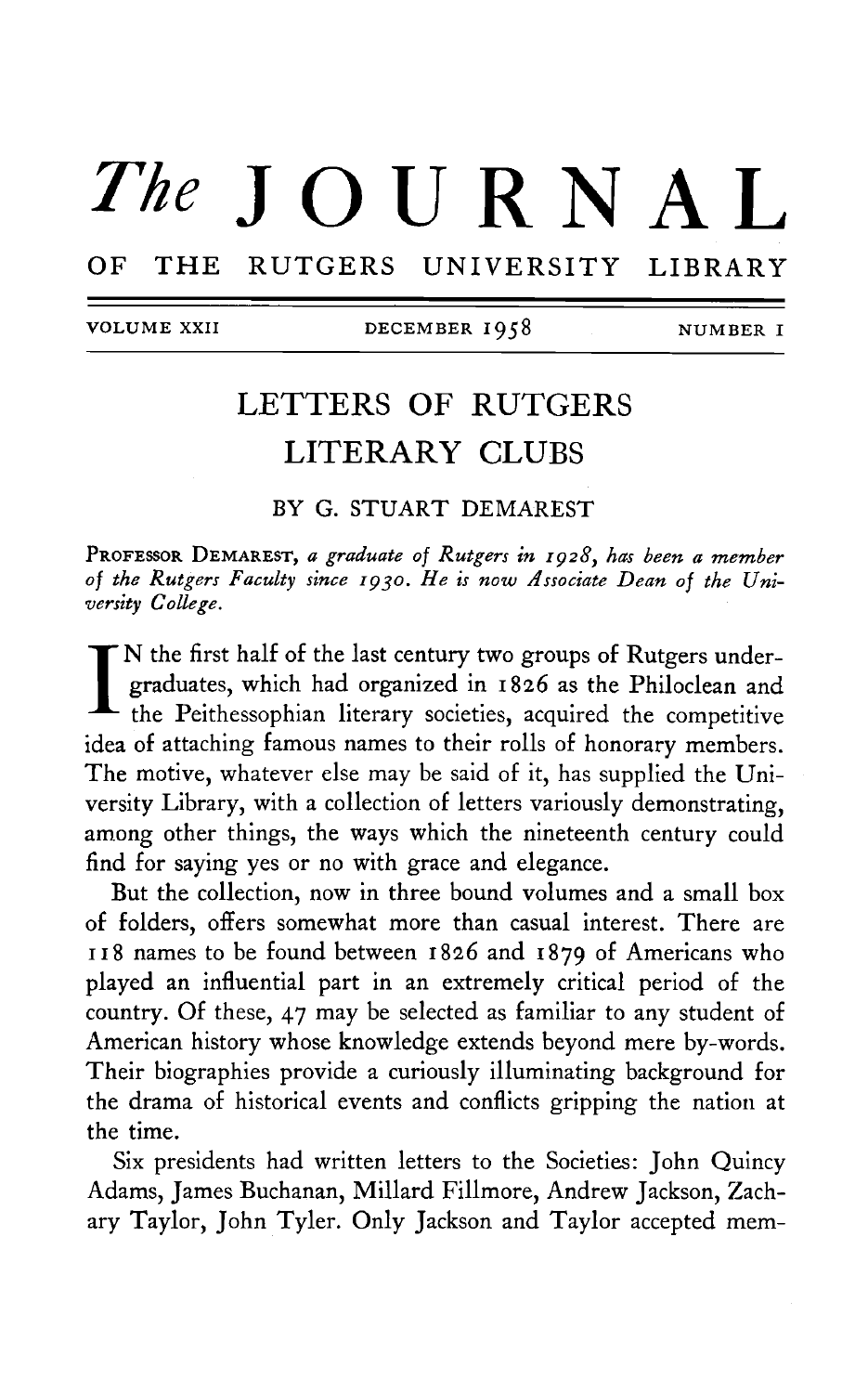Robert gosman Jun. Secretary to the Shiloclean Society of Rutgens College- New Brunswick News Jarsey

> *<u><i>Jheridian Still*</u> Worshington 4. April 1829.

 $s_{ir}$ 

I have received your Letter of the 27th

Iden Quincy Adams.

ult? and accept with pleasure the appointment of honorary messiber of the Philoclaan Society, fully perfuseded that its objects and jumfuits. we of a noture creditable to its members and useful to the members of the college, who share in them.

Blease to prefert to the Warnbers of the Society Ro Respects and thought of their fillow litigan and follow student

> Letter of John Quincy Adams to the Philoclean Society, Rutgers University, April 4, 1829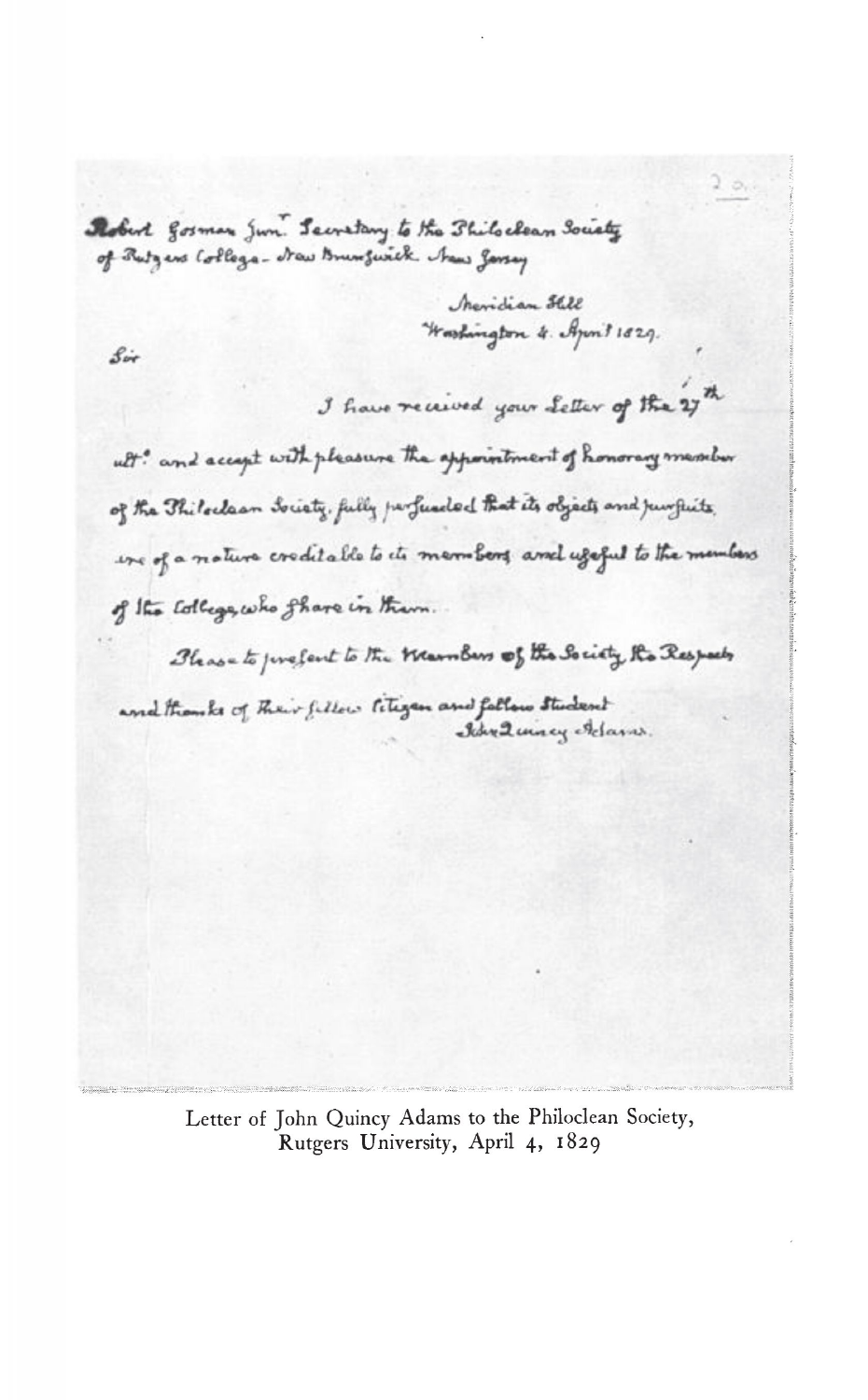bership while in the White House; only Adams accepted membership after his Presidency.

Yet other names, in addition to those in Professor Rudolf Kirk's *Journal* article in 1938, of perhaps equal significance, are among the Library's letters—names like William Bainbridge, whose naval career sounds like a dime novel; C. C. Cambreling, majority leader in the House of Representatives under Jackson and Van Buren; Donald G. Mitchell, known to readers as Ik Marvel; Henry James Raymond, founder of the New York Times; John Rogers, the Paterson man who built some of the earliest locomotives; Charles Sumner, the controversial Senator at the time of the secession question; Roger B. Taney, cabinet member and U. S. Chief Justice, and N. P. Willis, author and editor. In fact, all of the selected 118 names, which appear in the *Dictionary of American Biography*, are of the sort to arrest the interest of any student of the period and invite his further explorations.

There is no way of telling how many letters from the two societies went unanswered. But at times their choice of names exhibits an uncanny ability to anticipate fame. Many of the prominent figures achieved their renown a number of years after an invitation to address the society or to accept honorary membership. For example, the letter of Alexander H. Stephens, vice-president of the Confederacy, is dated November 4, 1857. At the time he was engaged in heated controversies in Congress.

How the societies chose their honorary members is not entirely clear. Ostensibly literary in purpose and interest, they nevertheless seem to have elicited replies from a vast number of clergymen, statesmen, political leaders, orators, scientific men, and capitalists. Only one painter, Thomas Hill, is to be found. There are no musicians.

The greatest number of letters were written from small towns of the region, like New Brunswick, Newark, Perth Amboy, or Bound Brook. There is mild amusement in the frequency with which the surname of the writer is that of a society member. Indeed, by far the most interesting and the most personal letters are written by men who are evidently surprised and even embarrassed by their election. They often deprecate the honor or try to justify it by a formal lecture on the importance of learning or oratory. Perhaps the prize for honesty and vigor should go to the New York grocer who could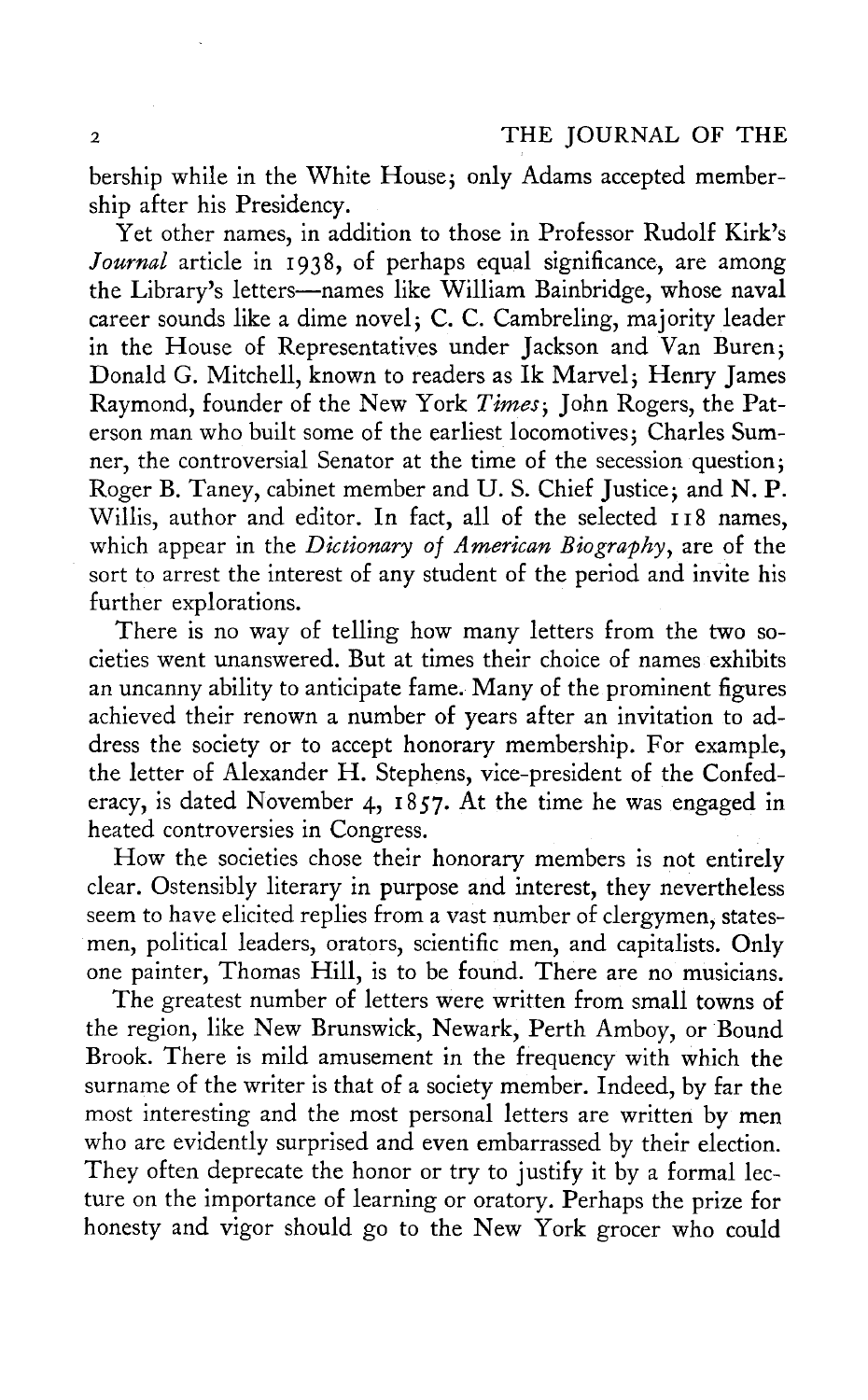not decide whether he was the victim of a joke or the beneficiary of a mistake, but who ended by offering the boys a discount on their groceries.

A fairly careful study of those letters which derive importance from the signatures, occasionally excised by autograph hunters, reveals that the letters themselves often bear important contents. It is hoped that this article will augment the information contained in the notes by Dr. Rudolf Kirk in the *Journal of the Rutgers University Library,* vol. I, no. 2, of June, 1938.

President John Quincy Adams, who had accepted Philoclean membership in a very shaky hand on April 4, 1829, declined on November 7, 1838, an invitation to speak, according to a "copy" in the Library files, candidly stating:

A precarious and unsteady state of health has for several years been accompanied by pulmonary weakness and a frequently failing voice, forbidding me to contract any Engagement to speak in public at any time in advance : I have accordingly been compelled to decline numerous invitations similar to that with which I am now honoured by you.

Many years before he became President, James Buchanan took the pains to explain (March 18, 1837) that he could not accept an invitation to give the annual Philoclean oration because "I have made arrangements to visit the West at that season of the year which I feel bound to perform." He had accepted an honorary membership on June 7, 1830.

Henry Clay declined membership on November 14, 1835, because "varied duties and occupations, public and private, distance of place, and advancing age will not allow me to accept the appointment, without sacrifices which I am sure you would not desire I should make."

Rather cautiously, J. Fenimore Cooper on November 29, 1833, pointed out that he had "no means of informing myself as to the nature of your association, but make no doubt it is one of those collegiate societies that train up the young men of our institutions to be worthy citizens, and as such I shall be proud to be enrolled on its list of members."

A curious feature of a day without typewriters appears in the letter, February 27, 1845, from Buffalo of a later President, Millard Fillmore. He gives his absence from Buffalo when Peithessophian's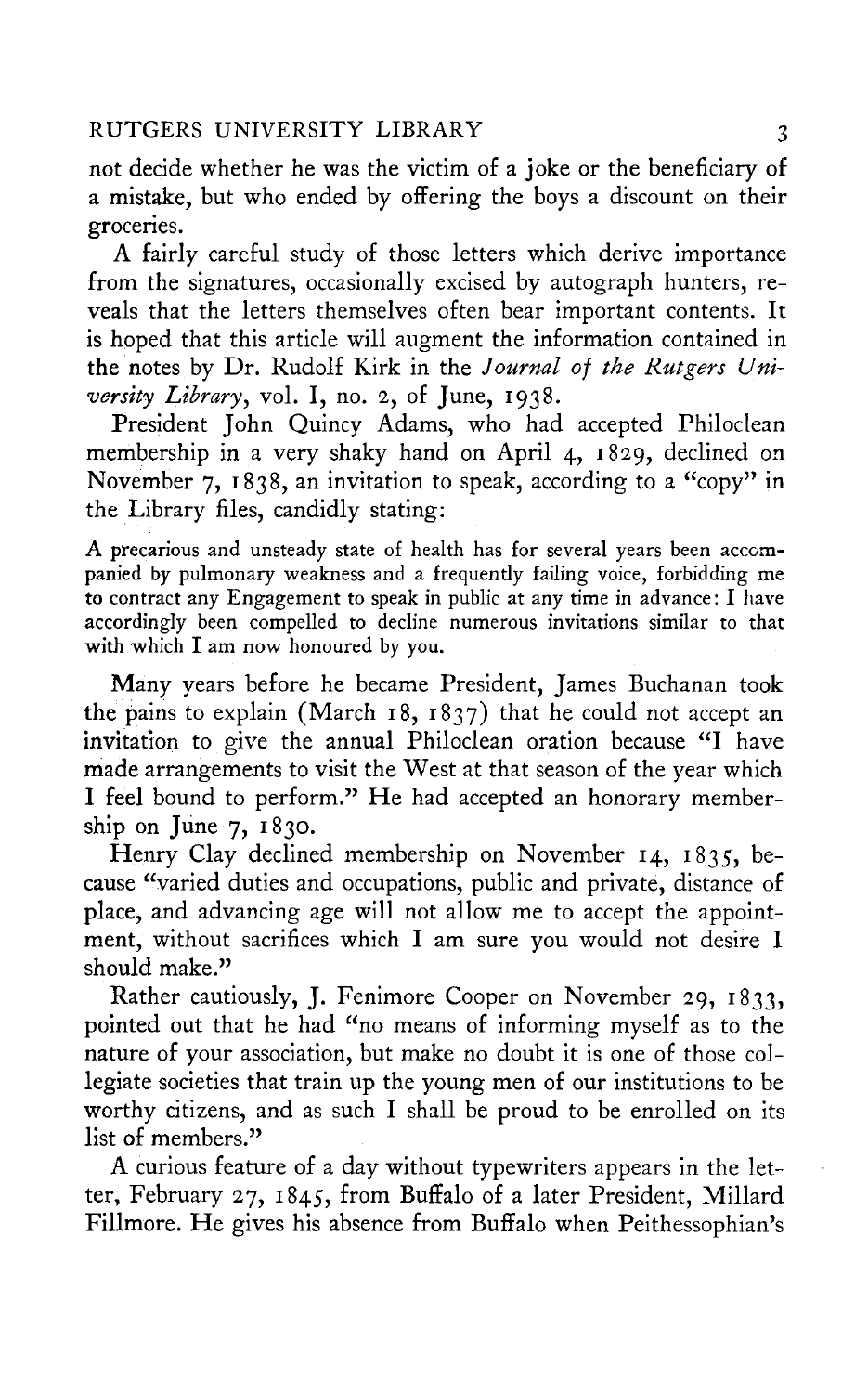letter arrived as grounds for "my apology for any apparent neglect in acknowledging the compliment." Then he apparently left a space not entirely filled by another hand, which inserted, "although declining the honor." The letter continues, expressing formal thanks, as if all had been decided in advance except the question of acceptance. One's curiosity is piqued as to why he delayed his decision and what swung him against acceptance. To cap the business, the signature has been excised, so that the possibility that the insertion may be in the handwriting of the signature can not be easily explored.

Occasionally conjecture on a man's personality is excited by a personal touch. William W. Folwell, in 1869 the first president of the University of Minnesota and an early advocate of the Junior College, wrote in 1857, "It's <sup>a</sup> glorious thing Mr. President Durand, to have friends, especially influential friends. Such, I am persuaded, I must have among your honorable members."

The Library's collection of letters offers an opportunity to hear the more intimate thinking on inconspicuous but prevailing questions. Some of the less well-known figures sometimes find the leisure to share their private opinions with the young men who they sense will attend to their words. William Bentley Fowle, who introduced music, calisthenics, and needlework into the schools, besides compiling fifty textbooks and publishing the *Common School Journal*  after Horace Mann, wrote to the Philoclean Society in 1854:

The objects of your Society are among the most important that can occupy your attention, for, if there is any one respect in which the graduates of our colleges are deficient, it is in the art of Reading & Speaking. Of all the public speakers that I have heard, not one in fifty has any claim to the rank of a correct and effective orator. Nothing but the truths or the good sense contained in the lectures and sermons we hear has made them tolerable. . . . Not one in a hundred of our lawyers is free from ill habits. .. . I have suspected that this low state of the sublime art is owing to the custom common in our schools .. . of studying treatises of rhetoric instead of studying nature ... . [I have examined] five or six thousand teachers, male and female, in reading, and I speak within bounds when I say, that not one in a thousand could read well enough to be a model for the imitation of children.

A Rutgers graduate, Frederick T. Frelinghuysen, wrote as Secretary of State under President Arthur in 1882, "It is very gratifying when walking in a busy and somewhat anxious path to receive con-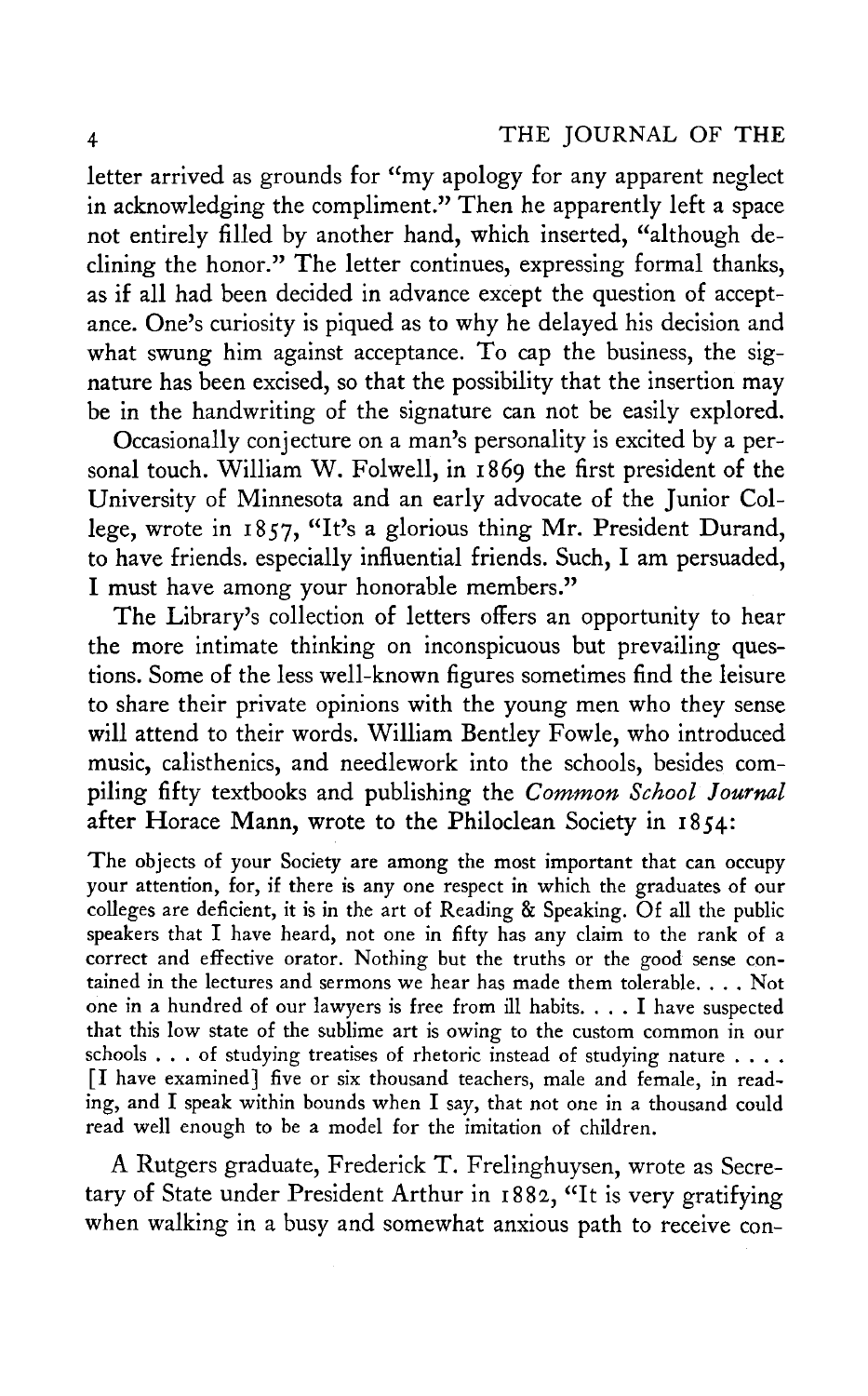gratulations and good wishes from a Society, with which are associated most pleasant youthful memories."

Literary figures are singularly sparing of personal information or ideas, but Fitz-Greene Halleck revealed that "a wound in my right hand has for some weeks past disabled me from writing. The very flattering compliment expressed in your letter is alike unexpected and undeserved. I have no claims for admission into the brotherhood of learning, save a life-long love of literature, and the highest respect for her votaries."

Joseph Hopkinson, a jurist of Philadelphia who is now remembered best for his verses, "Hail, Columbia," chose to lecture the Philoclean members on the subject of contributions. His letter of November 10, 1834, opened: "The calls upon us in the city for assistance to scientific, literary, and charitable institutions are so numerous, that even their best friends are compelled to be very moderate in their contributions & sometimes to refuse altogether. I beg you to accept the enclosed as evidence of my good-will to your exertions to increase your library." He suggests, further, that they put their funds in the hands of some person who may obtain the best bargains in books.

The letter of John Pendleton Kennedy, author of *Horse-Show Robinson, was* one of those which combined humility with moralizing:

Somewhat of an apprentice to letters myself, .. . I pledge myself to you as an humble colabourer with you in the excellent purpose of cultivating a taste for literature and of infusing its flavour into the wide society of the republic. I am convinced that it is only through the influence of this spirit that our free institutiôns can be perpetuated, and that in the pursuit of knowledge we not only lay up a store of much personal happiness, but acquit ourselves also of the highest obligations we owe our country. The cause of patriotism, virtue, benevolence, and truth finds in such pursuits its best allies and surest defence. Let me hope that from our mutual zeal in this career we may make ourselves hereafter favourites with our country.

The president of Union College for sixty-two years, Eliphalet Nott, wrote to Peithessophian, "I am too remote from your institution and have to *[sic]* many official cares and duties here, and in this vicinity, to be of any use to your society by my presence or my contributions." But he granted the society his well-wishes and his name.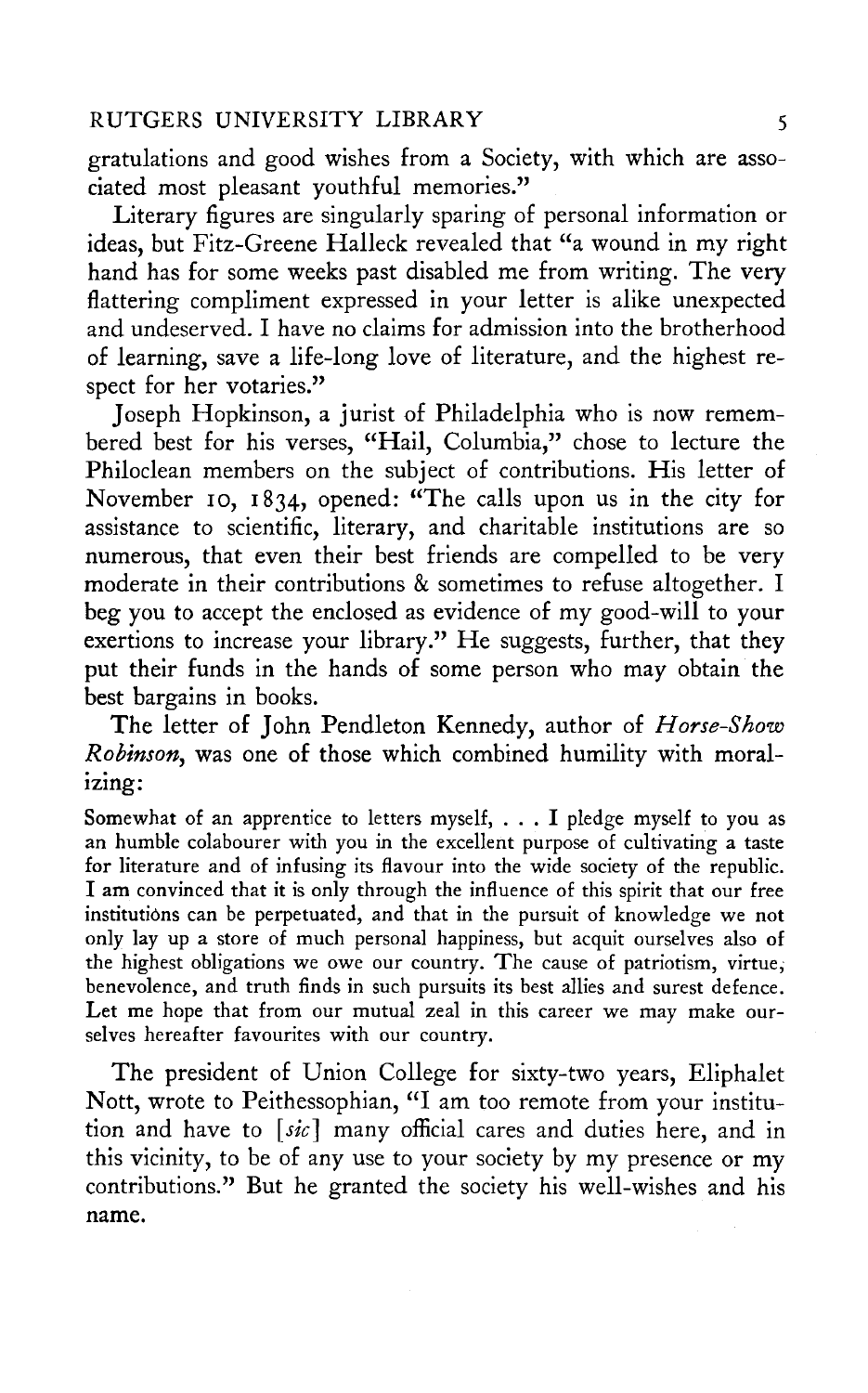It seems probable that the Library possesses a very valuable letter from John Randolph of Roanoke, as he was commonly known. The Virginia statesman, who died on May 24, 1833, wrote in the previous month, possibly on the second, a long letter explaining his illness and complaining bitterly of the national decline in morality. Fortunately, the predatory hand which cut up the envelope for an autograph spared the letter itself, including the signature, which is probably genuine:

Your letter, announcing my "unanimous Election as an honorary member of the '*Philoclean Society* of *Rutgers College\* has lain unanswered upon my Table since the 12th of December last on which day it was received by me at Roanoke. It bears date the first  $\&$  is post-marked the 6th of that month. During this tedious Time I have been disabled by a cruel Disease from answering a very great number of letters, many of them on urgent business, & some of them of great consequence to my best Interests—pecuniary as well as of a higher character.

I seize the first moment which a favourable Change in my Disease affords to make to the Society a suitable acknowledgement of the Honour conferred upon me; & if unable to announce my "ready acceptance" I can at least give to the Society & to your self, Sir, it's *[sic]* President the sincere assurance of my cordial acknowledgement of the Honour. . . . Heretofore when I have been so fortunate as to procure an amanuensis I have been compelled to employ him in answering my most urgent Letters of business: &, when able to write myself, to employ all the leisure that I could procure in doing that which I could not trust except to a person of the highest & nicest sense of Honour. Such Characters—rare at all Times—were never more so than now when the Electioneering Principle—"bred in the Bone" of our Government has brought on an almost universal corruption & the State of Society & manners threatens to leave us nothing worth living for out of our immediate domestic circle & even there it's *[sic]* baleful influence is not unfelt. It has invaded the Fire-side & Friendships of long standing & supposed Inviolability have withered before it, like the *Simoom* of the Desart, blasting all that comes in it's *[sic]* way.

### The letter is signed, "John Randolph of Roanoke."

The letter of January 27, 1851, from John Todd, Congressman, clergyman, and widely known author, is curiously personal in its graceful acceptance: "I am too vain a man & receive too few compliments of the kind to be able to decline such an honor, & in accepting of this I wish to assure the Society that my only regrets are that I cannot reflect honor back on them, & that I am not young enough to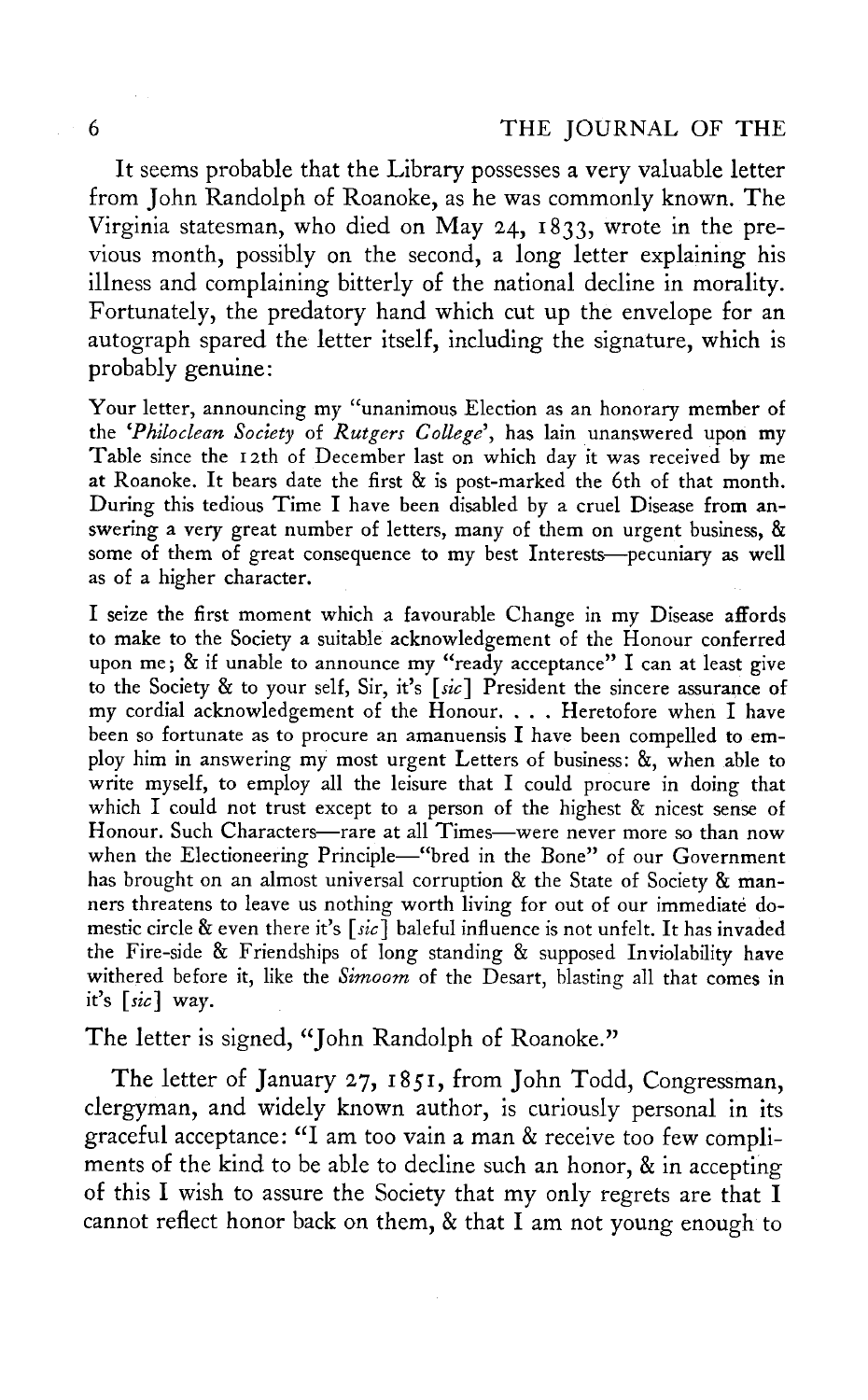enter upon the stage of life with them at a period of the world when the call for labor, toil, manly deeds, mental efforts, & moral achievement are louder & more frequent than at any former period of the world."

A. C. Van Raalte, a minister who led his followers from Holland, "like a modern Moses," to found a town and Hope College in Michigan, took the trouble to write a long, prayerful letter in the spirit of a sermon, evidently animated by a feeling of responsibility for the moral growth of his correspondents in the Philoclean Society. There is an occasional suspicion of a Dutch accent, however, in such phrases as "I am sorrow that I am herein not more profitable."

Perhaps the most remarkable career represented is that of N. M. Alexander Vattemore, who started as a ventriloquist of note and became an important promoter of an international system of book exchange and one of the founders of the Boston Public Library. His letter reflects his deep concern with his work in 1850:

It is with feelings of the deepest gratitude that I accept the honored title you are presenting me in the name of the Society you preside, if any thing, Sir, could increase my love and devotion towards your beautiful country and her kind and hospitable inhabitants, it would certainly be this additional token of esteem bestowed by citizens of New-jersey upon the humble advocate and missionary of the system of intellectual union of nations.

He has, he says, sent to the Governor, five works (essentially theological) to be deposited in the Rutgers Library "or your own." He adds that "this mode has been considered the best adapted to award these pledges, of fraternity from nation to nation, against those dangers which so very often threaten the most useful private establishments, as well as means to secure to scientific corporations the official support and sympathy of the legislature and executive of their respective State."

Henry A. Wise, a Congressman, Governor of Virginia, and Confederate General, wrote to Philoclean on February 13, 1836, an elaborate message concerning the importance of learning to patriotism. On February 5, 1837, he followed with his apologies for not being able to give the annual oration, and closed with some observations on the same theme as in the previous letter. But in the second letter he mentions "my clear conviction of the duties which *men of letters now* owe, especially in reference to certain empirical influ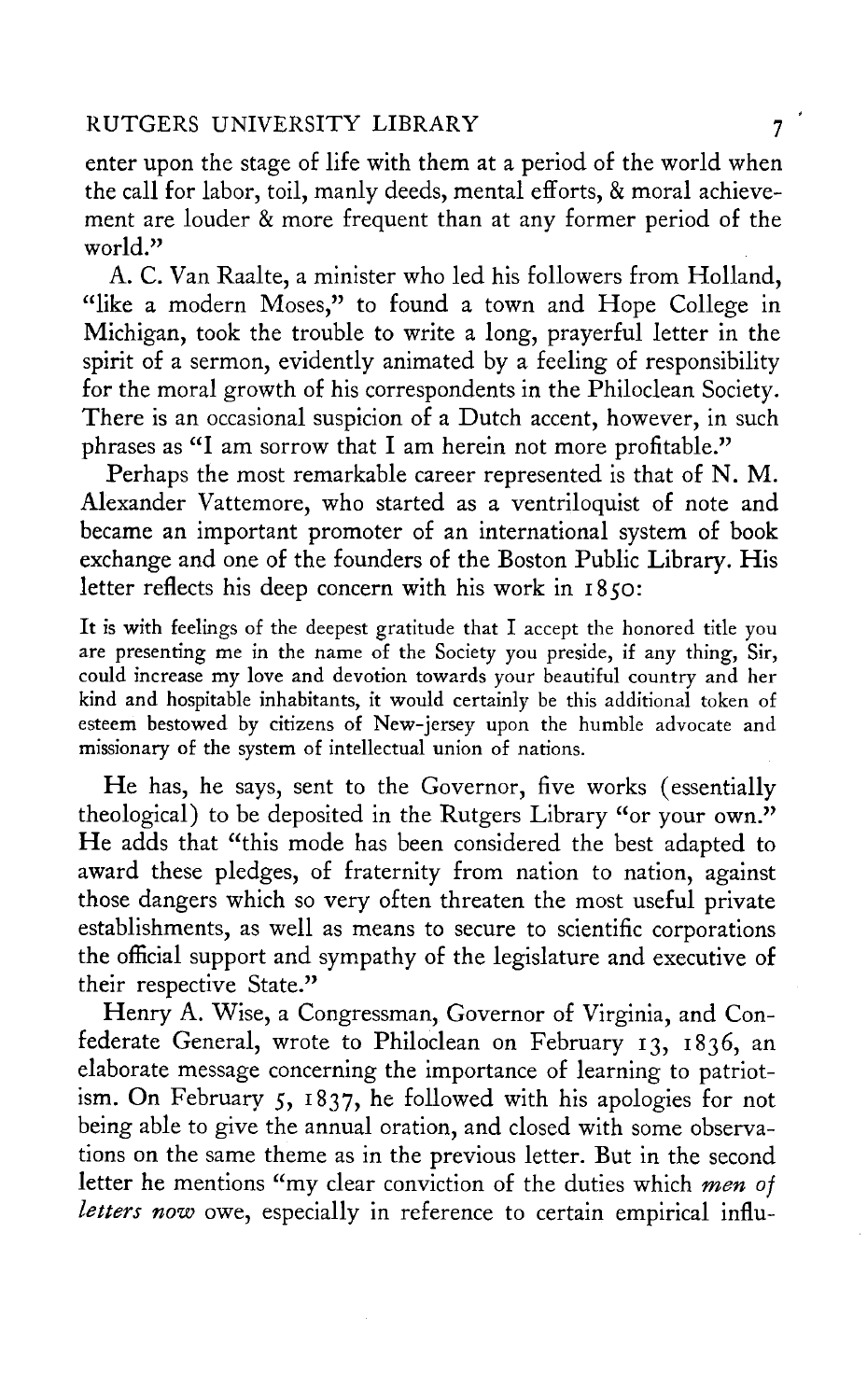ences at work in the present times, to this *mighty* country—mighty for much *evil* as well as good."

Twenty-one of the 47 prominent people, and 48 (marked with an asterisk) of the complete selected list given below had occasion to express sentiments of more than routine interest.

John Quincy Adams, President, Apr. 4, >29, Nov. 7, '38\*} William Bainbridge, naval hero, Oct. 7, '29; Thomas K. Beecher, brother of Henry Ward Beecher, Oct. 6, '63\*; Thomas H. Benton, statesman, Dec. 15, '36\*; W. Macpherson Berrien, statesman, Attorney-General, Jan. 24, '29; John Bigelow, editor, author, diplomat, Dec. 15, '42; Robert (Montgomery?) Bird, novelist and dramatist, June 12, '38\*; William C. Bouck, politician, Governor N.Y., Nov. 12, '40\*; David P. Brown, orator and poet, Mar. 29, '35\*, Apr. 22, '35; Samuel R. Brown, missionary and founder of Elmira College, Jan. 1, '56; William Cullen Bryant, poet and editor, Nov. 13, '32, Dec. 3, '32\*; James Buchanan, President, June 7, '3p, Mar. 18, '37\*; Samuel D. Burchard, clergyman, creator of phrase "rum, Romanism, rebellion," Jan. 22, '52\$ Benjamin F. Butler, General, Governor Mass., Jan. 27, '31; John C. Calhoun, statesman, July 5, '29; C. C. Cambreling, political leader and Minister to Russia, Nov. 28,  $31$ , Dec. 4,  $32$ ; Rufus Choate, lawyer and statesman, Jan. 13,  $45$ ; L. Gaylord Clark, editor, Feb. 7,  $53$ , Feb. 9,  $53$ ; Henry Clay, statesman, Nov. 14, '35<sup>\*</sup>; John M. Clayton, Secretary of State, June 27, '31<sup>\*</sup>; Samuel L. Clemens, author, Dec. 17, '79 j George H. Cook, geologist and founder Rutgers Agricultural College, Oct. 5, '53} James Fenimore Cooper, novelist, Nov. 29, '33\*} Ezra Cornell, founder of Cornell University and Western Union, Jan. 7, '67; Erastus Corning, railroad magnate, Dec. 6, '53; William H. Crawford, Minister to France, Secretary of War, March 31, '30j J. J. Crittenden, statesman, Attorney-General, June 26, '36; Caleb Cushing, statesman, Mar. 29, '39; Thomas L. Cuyler, clergyman and popular writer, Dec. 15, '53\*, May 28, '66 j Charles Daveis, agent in border dispute, June 21, '515 John A. Dix, General, Secretary of Treasury, Feb. 7, '49\*5 R. Ogden Doremus, chemist and inventor of arc light, founder of New York Philharmonic, May 18, '53\*; John W. Draper, scientist and historian, May 17, '53; Peter S. DuPonceau, Revolutionary soldier, authority on law, history, languages, Nov. 21, '29; Charles Eames, lawyer, diplomat, editor, Mar. 1, '41; Thomas A. Edison, inventor, Nov. 5, '79; Edward Everett, orator, Nov. 16, '31, Feb. 15, '53; Millard Fillmore, President, Feb. 27, '45\*; Hamilton Fish, statesman, Mar. 8, '33, Nov. 20, '475 William W. Folwell, first president University of Minnesota, historian, Sept. 30, '57\*; William B. Fowle, pioneer educator, Oct. 19, '54\*; Frederick Theodore Frelinghuysen, U.S. Senator, Secretary of State, Feb. 7, '82\*; Theodore Frelinghuysen, chancellor, N. Y. U.j vice-presidential candidate, president Rutgers, June 3, '28, Mar. 25, '31\*; William Gaston, politician and jurist, Dec. 29, '36; John B. Gibson, jurist, Nov. 16, '32; Francis Granger, politician, Postmaster General, June 23, '31, Mar. 20, '33\*, Mar. 9, '35\*; Horace Green, first specialist in throat diseases, July 5, '53; Robert C. Grier, associate justice Supreme Court, July 8, '445 E. D. Griffin, founder American Bible Society, president Williams, Oct. 24, '32; B. R. Hall, author of books on the West, Jan. 22, '52; Fitz-Greene Halleck, author, Dec. 3, '32\*, Jan. 27, '35; Alexander Hamilton, Jr., July 22, '50; Joel T. Headley, author, historian, Jan. 2, '46; Caleb S. Henry, clergyman, educator, author, Nov. 11, '40\*; Joseph Henry, physicist, Feb. 8, '33; Thomas Hill, painter, Jan. 29, '51; Ogden Hoffman, criminal lawyer, May 30, '29; Mark Hopkins, college president, Aug. 2, '41 j Joseph Hopkinson, jurist and author of "Hail, Columbia," Nov. 19, '31, Nov. 10, \*34\*i Charles J. Ingersoll, political leader, May 19, '35 j Washington Irving, author, June 12, '325 Alfred Iverson, Senator, Confederate General, Feb. ington Irving, author, June 12, '32; Alfred Iverson, Senator, Confederate General, Feb.<br>3, '54; Andrew Jackson, President, May 14, '29\*; John P. Kennedy, author, Oct. 24,  $35, 34,$  Almarcy Jackson, Testic and diplomatic Removement Law - 20, '375' Abbott Law - 375' Abbott Law 30,  $r_1a_1, 2b_1, 32$ , William D. Noney, center and diplomat, Feb. 20,  $3/3$  Abbott Law-